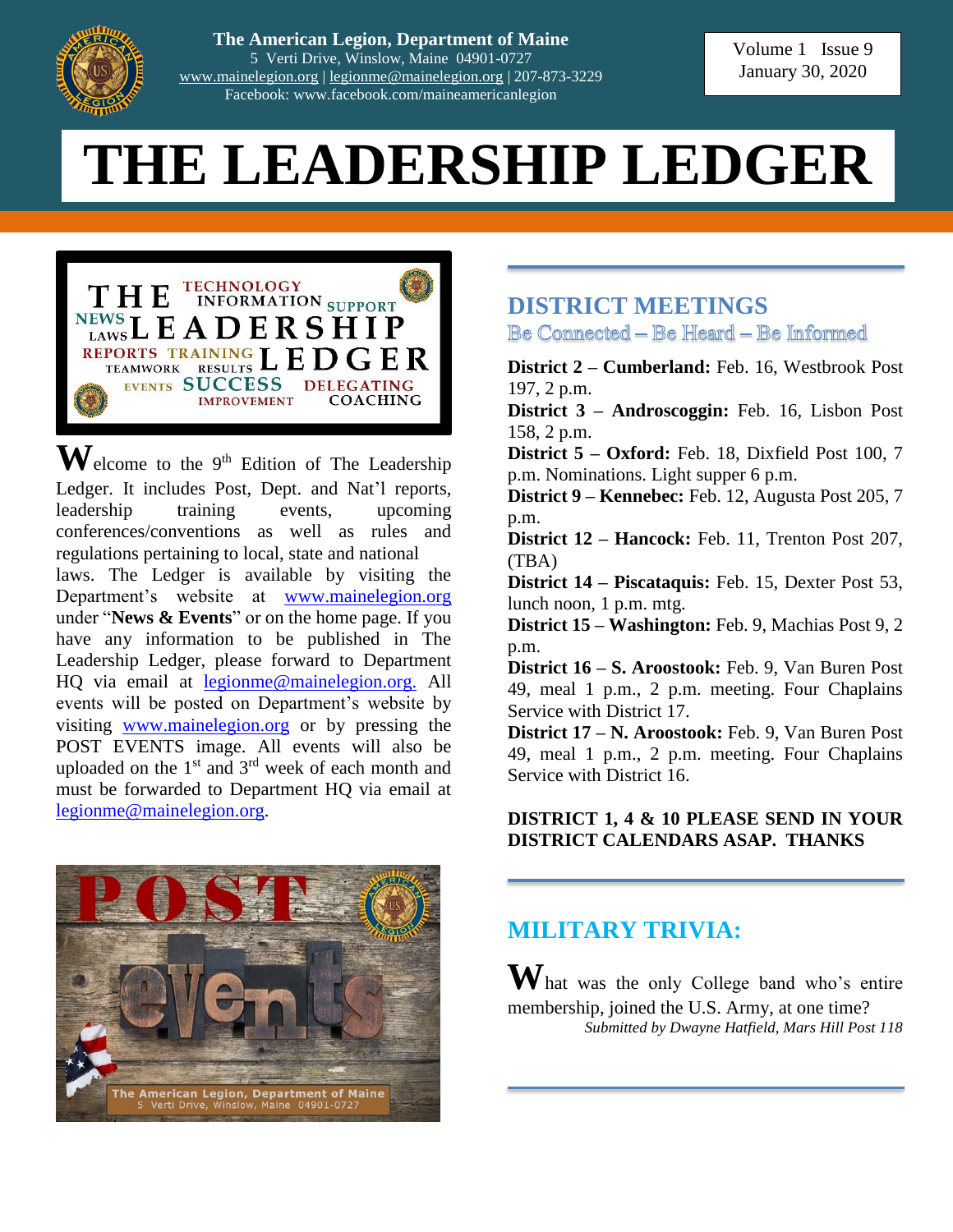#### **SWEEPSTAKES WINNERS**

| Winners of the Sweepstakes Raffle drawn at the |         |
|------------------------------------------------|---------|
| recently concluded Mid-Winter Conference in    |         |
| Brewer, Jan. 18:                               |         |
| Clifton Foster, Gray Post 86                   | \$1,500 |
| Stephen Spielvogel, Farmington Post 28         | \$500   |
| Donald Bishop, Winslow H.Q Post 178            | \$300   |
| Donald Cantin, Sanford Post 19                 | \$200   |
|                                                |         |

**T**he American Legion, Department of Maine High School Oratorical Scholarship Contest will be held at Thomas College in Waterville on Feb. 8, 2020 at 9 a.m. Snow Date: Feb. 15, 2020 at 9 a.m. Please see 2020 Oratorical Program attached. For more information, please visit [www.mainelegion.org.](http://www.mainelegion.org/)

#### **AMERICAN LEGION UNIFORM CAP ORDERS**

### **EFFECTIVE IMMEDIATELY!**

**T**he Department of Maine will no longer be placing orders for American Legion District caps and above. To place an order for a uniform cap, please visit [www.emblem.legion.org,](http://www.emblem.legion.org/) choose American Legion, and Caps (Uniform) located under Apparel and follow the steps 1-7. If you have any questions about ordering your uniform cap, please call (888) 453- 4466 before you place your order and an Emblem Department Representative will be happy to assist you. Additional help is also available by choosing the link "Help ordering uniform caps".



## **MEMBERSHIP 101**

**Some thoughts on Membership**: Just back from Mid-Winter Conference (Department of Maine, Brewer) and eves-dropped on a few conversations. The most common theme was and continues to be, how to keep and increase membership!

1<sup>st</sup> Vice Commander and Department Adjutant pointed out need for another 500 memberships needed to meet the National Feb. 2020 goal of 85% (2 weeks away as of this article). With many Posts already at  $80\%$  + in Jan., the goals will continue to get harder as well and will continue to do so as we reach 90% and eventually 100%. Most Post already have gotten the "easy" renewals. Those remaining will require proactive work.

That last 10% to 15% is and always has been the hardest. What does your Post have to offer that will bring in these last numbers? What is the Post strategy to contact these members and see where they stand?

Membership is ultimately a Post Adjutant issue.. yes.. you may have a Membership Committee, but the numbers, for the most part, go through or should be going through the Adjutant. How is the Post supporting your Adjutant? Do you help with calls? Do you bring in potential new members? Are you creating a welcoming environment for ALL your members?

I can give you an example of the latter, there is a Post that has a vet coffee each Wednesday. One Wednesday a Legion member and his wife visited the Vet Coffee. They were from a different  $2<sup>nd</sup>$  District Post and were put off by their visits to their own Post with a feeling of being given the "cold shoulder". No one even welcomed them or said anything to them the entire period of their visit at their home Post. Getting back to the Coffee. They were met at the door upon entering. They were engaged in discussion to learn something about them before being introduced to the assembled vets. They were made to feel welcomed by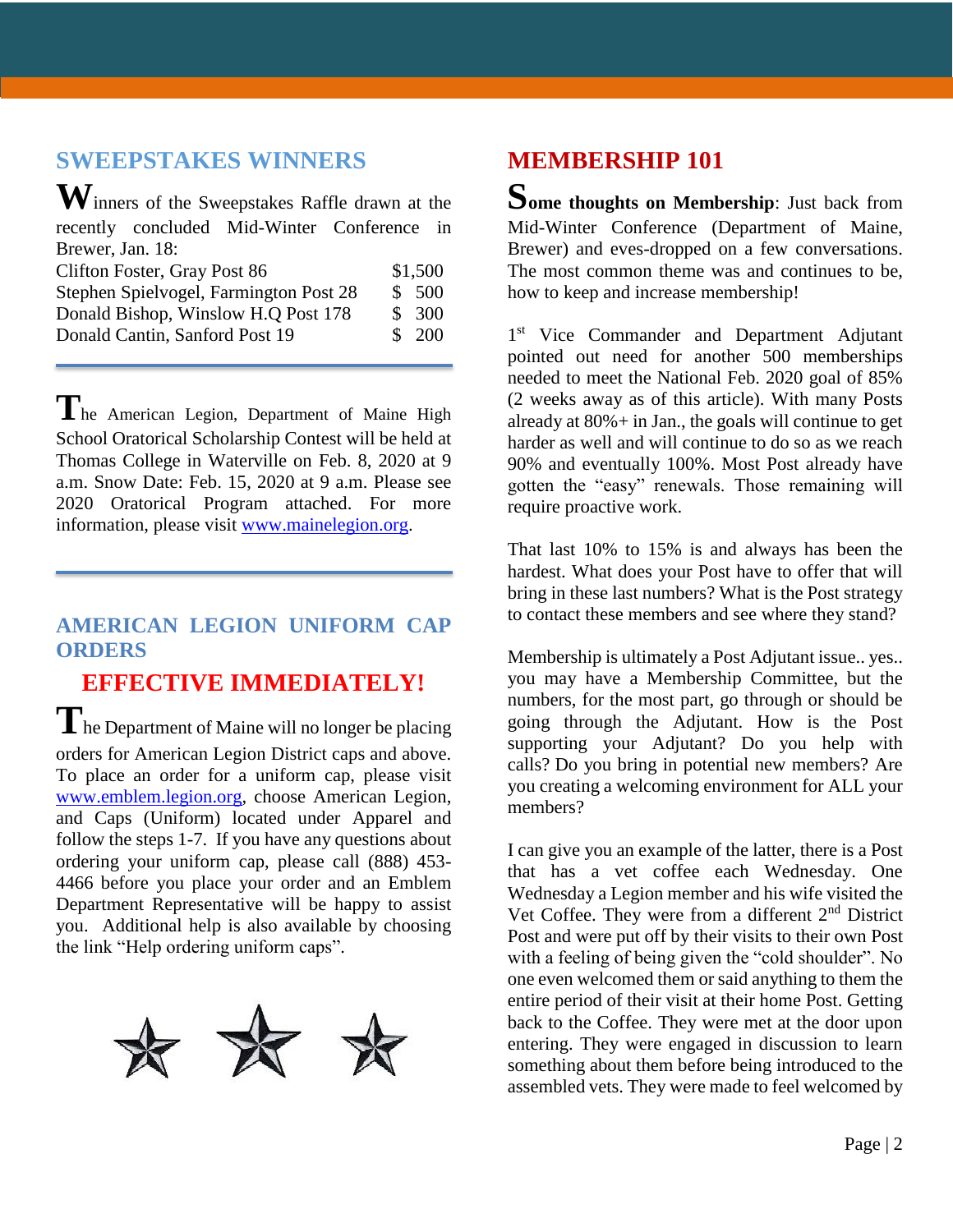the vets present and, they returned the following week with transfer papers.

What about the argument from some Post, "I like the guys we have now, we don't need new people"? I overheard a Post Officer, in frustration, say, "What I would like to tell these people is, 'What happens when you are all dead?' Who will run the Post then? Every year the Post loses 8-10 members. In ten years, who will be left?" This good old boy approach is still prevalent in some Posts and does nothing to increase membership. These Posts, as I've previously noted, are self-centered and slowly dying on the vine. Who then, will be the last one standing, looking around and saying, "What happened to our Post?"

The National Judge Advocate, Kevin Bartlett, made several good points in his presentation to the Conference. He looked at membership as a series of grids with each block being filled in based on membership status (new to seasoned members) compared to what role they play in the Post, District, Department, and National offices. The bottom line for members, balance experience, skills and years of service against roles in the Legion postings at all levels.

Translation be careful not to overwhelm a new member by immediately making them an Officer in a key position (unless they are being recruited for that position and have the requisite skill sets and time to do the job). Make new members (all members) feel welcomed and let them see where the opportunities are for their skill sets at the Post level. Some will step up; others will need time to feel more comfortable with their role at the Post.

There is a reason why the Legion at the Senior Officer levels looks like the seasoned organization that it is. These seasoned individuals, traditionally, have the skills and time to do the job. The Department of Maine and some other Departments around the country are slowly breaking that mold. The Department of Maine is sending younger (a relative term) to the National Legion College. Upon their return, they are assuming leadership positions at the

Post, District and Department level and ARE MAKING A DIFFERENCE!

But I digress. Getting back to thoughts on membership. We have one Post who is at 200% + for the second time in 11 months. How are they doing this? First, they are a revitalized Post with nowhere to go but UP. Second, they have dynamic leadership that thinks outside the box. Third, and most importantly, they are engaged in and emerged in the community, the schools, and make a priority of support of veterans.

Before this infusion of leadership and membership, this Post was as good as dead!

So, Post may need to get outside there comfort level to bring in new members.

Yes, retaining our honored Post members is important. Reaching out to those who we don't always see is important (Buddy Checks). Next, be open to new members. They are the future of the Post. Lastly, and I can't emphasize this enough, open your doors and give the Vets a reason to come through the doors.

*Submitted by District 2 Adjutant Dave Tanguay Windham Post 148 (207) 892-1306*

## **PAST COMMANDERS CLUB**

**I**f you are a Past Post Commander of The American Legion, Department of Maine and have not yet paid your annual dues to the Past Commander Club in support of the James V. Day Scholarship, please do so as soon as possible by filling out the attached form or visit

[http://www.mainelegion.org/pages/formsapplication](http://www.mainelegion.org/pages/formsapplications.php) [s.php](http://www.mainelegion.org/pages/formsapplications.php) and click on the Past Commanders Club (Fillable) form. Mail form along with \$2.00 per member to The American Legion, Past Commanders Club, 5 Verti Drive, Winslow, Maine 04901-0727.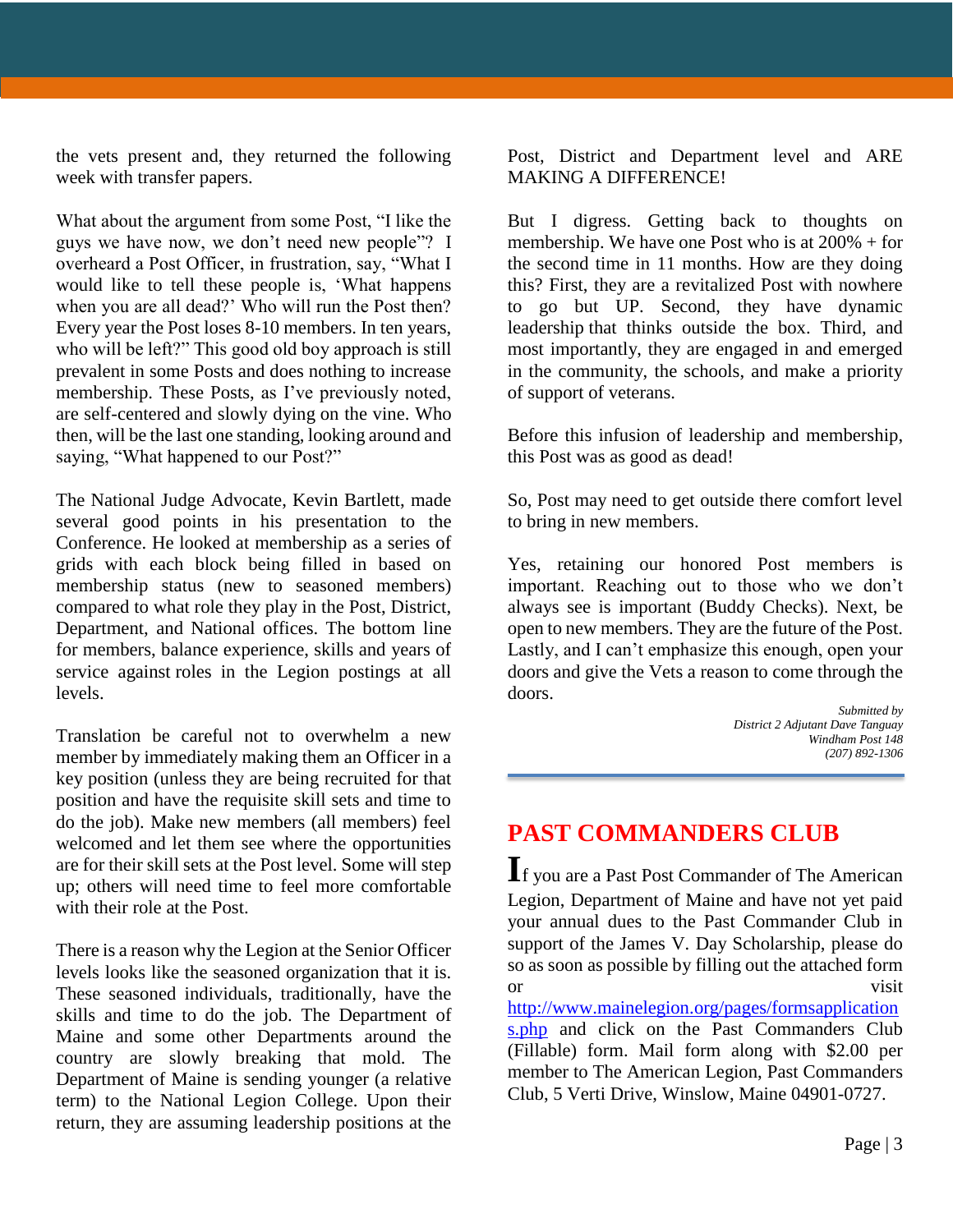It is because of you, and the members and officers of your Post that The American Legion, Department of Maine can authorized 2 students to receive a \$500 scholarship each year. Thank you for your support!



#### **ELECTION NIGHT POSITION**

**A** great way to earn money AND be involved in the Electoral process!

**Position:** VOTE REPORTER for the Maine Election

**Locations:** Multiple towns/cities across Maine **Duties:** Call in county vote results as they are released throughout the night. In preparation, a brief rehearsal call must be completed before the Election.

**Date:** Tuesday, March 3

**Time:** 7:30 pm until final vote results are released **Pay:** \$85 for the evening **Contact:** If you are interested or have any questions, please email Rebecca Lan at **[rlan@edisonresearch.com](mailto:rlan@edisonresearch.com)**. Please include name, home town, and phone number in any emails. Vote Reporters must be responsible, punctual and polite, with own transportation. No previous experience necessary. PAID PROMPTLY after the election.

#### **MILITARY TRIVIA:**

#### **Answer to Military Trivia:**

When Colonel Frank Hume (from Bridgewater, ME) formed the 2nd Maine at Camp Keyes in Augusta in June of 1916, the entire University of Maine Band joined up at once, later making a name for itself with many public concerts held in Laredo, TX, and later going to France with their Regiment for World War I.



#### **LEGION LUGE**

**J**oin us for the 1<sup>st</sup> ever "Legion"

Luge" sponsored by Sons of the American Legion, Detachment of Maine on Sat., Feb. 15, 2020, 10 A.M. to

1 P.M. at Camden Snow Bowl, Camden Maine.

Teams will be participating in races down the Toboggan Chute onto Hosmer Pond.

**REGISTRATION:** Please see the Legion Luge attached for more information and registration form to register your team or visit [http://www.mainelegion.org/pages/foundation/fundr](http://www.mainelegion.org/pages/foundation/fundraising-events.php) [aising-events.php.](http://www.mainelegion.org/pages/foundation/fundraising-events.php) Please fill out the form and return by February 5, 2020. Mail to Headquarters, Suite B, and earmark your check "Legion Luge". Cost is \$25.00 per person with all proceeds going to The Maine American Legion Foundation.

**ACCOMMODATIONS:** Tradewinds Motor Inn, Park St., Rockland. Room rates are \$105.40, including tax. Suites are \$130.90. All include continental breakfast (with great options). To book online go to Tradewindsmaine.com, select BOOK NOW, go to rate options, type in group code ALFTOB, from there room options are available. Block rates are good until February 5, don't miss the discounted rates!

**FRIDAY NIGHT DINNER:** Rockland Post 1 welcomes everyone to join them for dinner with karaoke following in the canteen. Menu will be a choice of homemade meatball subs, loaded steak and cheese subs, or a veggie wrap with french-fries and coleslaw for \$10.00. (Gluten free rolls available). You may pay at the door for dinner, but please RSVP to debra.ann.marr@gmail.com or call 701-9676, if you will be attending dinner on Friday night.

#### **All proceeds to benefit the Dept. of Maine American Legion Foundation**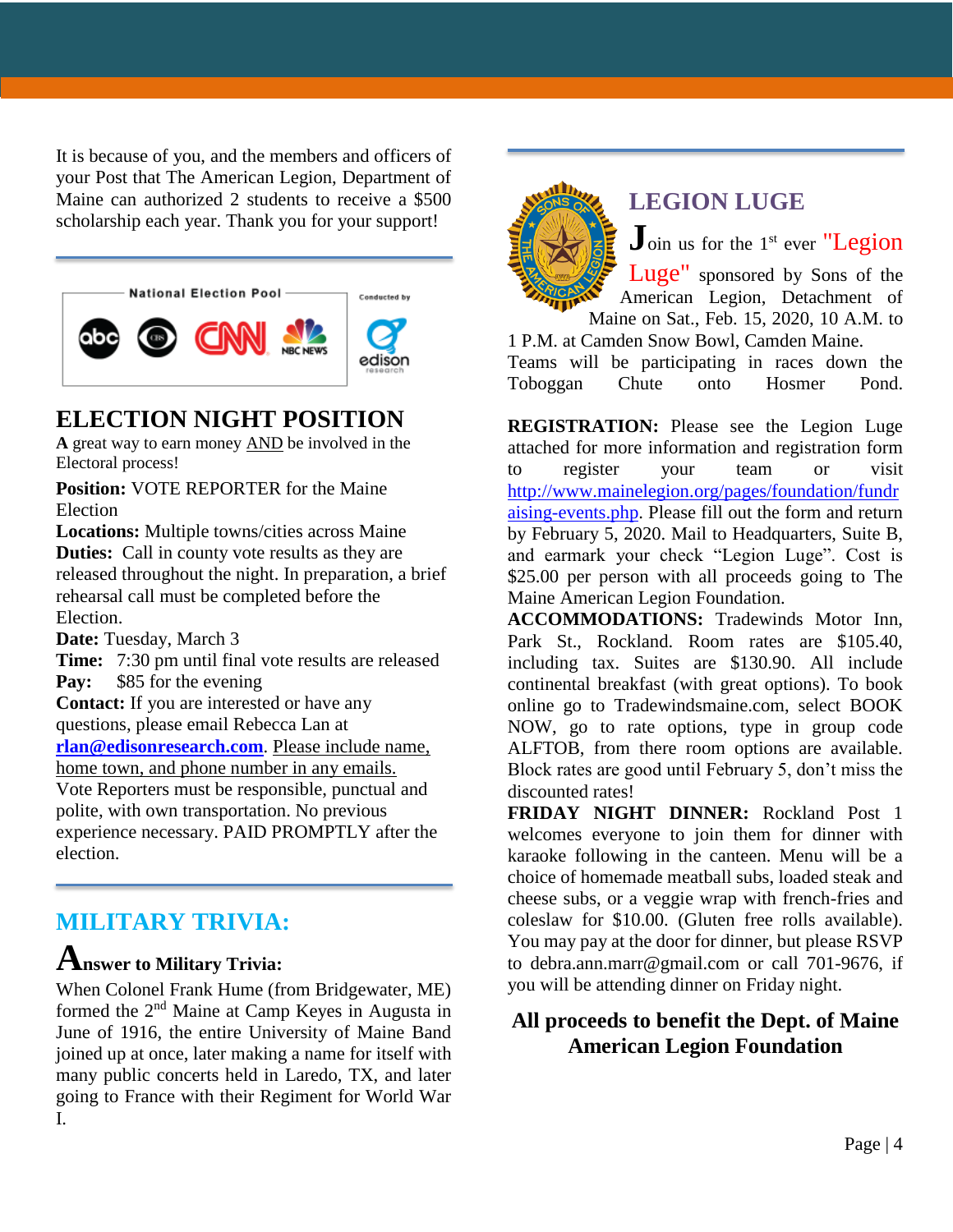

#### **PROMOTE YOUR BUSINESS WITH MAINE AMERICAN LEGION**

**T**he American Legion, Department of Maine will be taking a new direction this year to improve our Annual State Convention Yearbook. Various changes will take place including the format of the publication as well as a digital copy which will be made available online at [www.mainelegion.org.](http://www.mainelegion.org/) To submit your sponsorship ad and payment, click on the above image of the Maine American Legion Convention Yearbook Sponsorship Request Form.

#### **LEGION COMMANDER: 'LEARN FROM THE MINNEAPOLIS DEATH'**

The leader of the nation's largest veterans organization has called on health care administrators to study the findings of a recent VA inspector general's report to ensure that circumstances that contributed to a veteran's 2018 suicide do not reoccur.

"One veteran suicide is one too many," said American Legion National Commander James W. "Bill" Oxford. "But what happened in Minneapolis should have been prevented. A patient committed suicide in a VA parking lot just hours after a nurse overheard the veteran giving away property and mentioning impending death in a telephone conversation. We do not know the name and the

gender of the patient profiled in the report but that isn't what's important. What is important is for people to learn from it. The IG found deficiencies in care coordination, internal review effectiveness and sufficiency and Patient Safety Committee and Quality Management Council."

Oxford pointed out that the Minneapolis patient had a history of substance abuse and tried to decrease their use of opioids. "Medications alone will not solve this crisis among veterans. In many cases, they contribute to the problem," Oxford said. "The American Legion has been on the record for many years supporting the use of alternative and nontraditional therapies to help veterans recover from depression, PTSD and other issues with which they may be struggling. An estimated 20 veterans a day take their own lives. Every one of these instances are tragic. More veterans die from their own hands than are killed by our nation's enemies. We must do a better job of embracing and listening to these men and women."

Veterans who are in crisis or have had thoughts of suicide should call the Veterans Crisis Line at 1-800- 273-8255. They can also chat online at veteranscrisisline.net/chat or text 838255.

With a current membership of nearly two million veterans, The American Legion, [www.legion.org,](http://www.legion.org/) was founded in 1919 on the four pillars of strong national security, veterans affairs, patriotic youth programs and Americanism. Legionnaires work for the betterment of their communities through more than 12,000 posts worldwide. From the drafting of the original GI Bill to the creation of the Department of Veterans Affairs, The American Legion is the most influential voice for America's veterans. (Media contacts: John Raughter, [jraughter@legion.org,](mailto:jraughter@legion.org) (317) 630-1350, Mackenzie Wolf, [mwolf@legion.org,](mailto:mwolf@legion.org) (202) 263-2982.

> *INDIANAPOLIS, (January 18, 2020) Submitted by John B. Raughter Deputy Director, Media Relations Phone: (317) 630-1350 Fax: (317) 630-1368*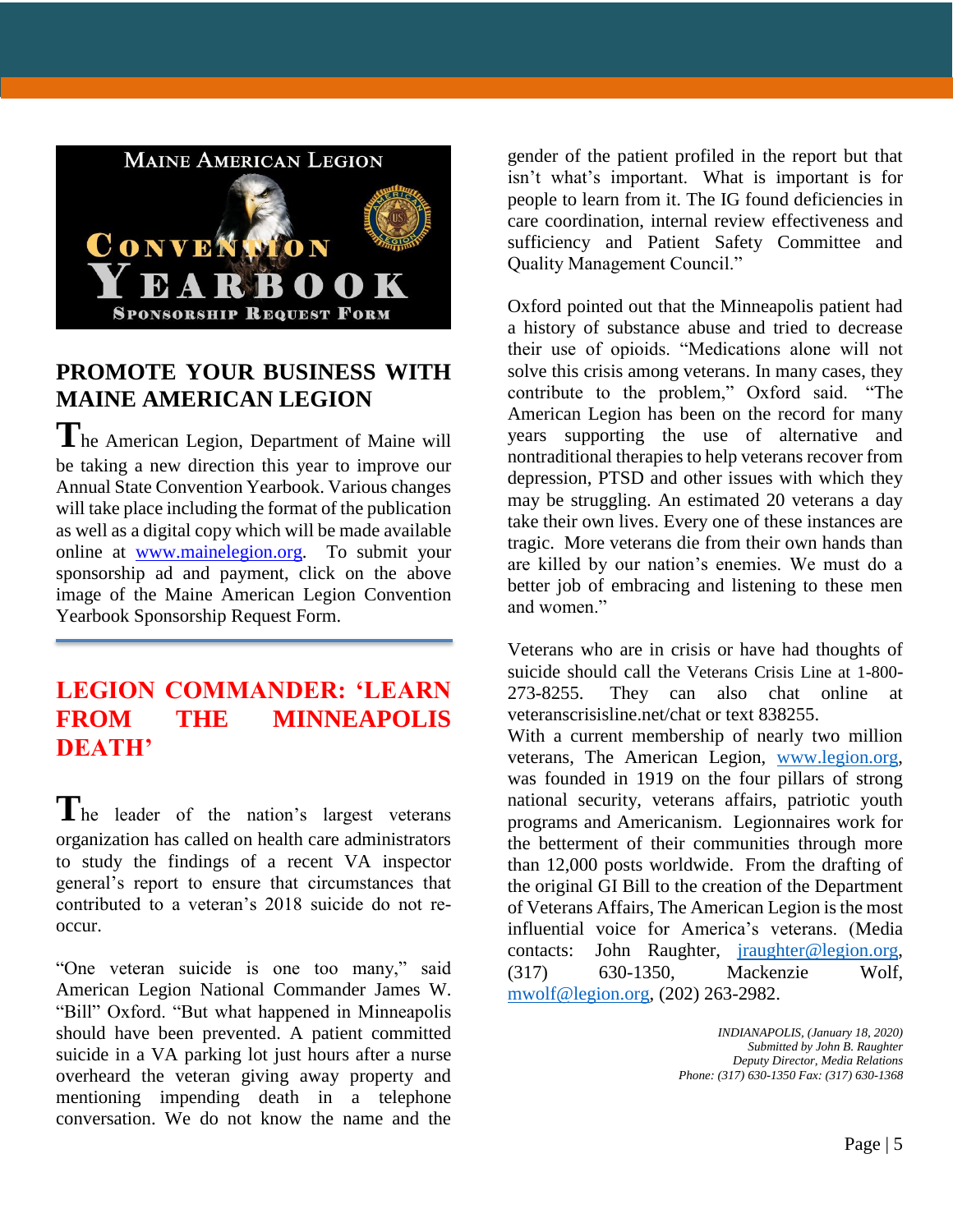#### **THE MAINE LEGIONNAIRE SUBMISSIONS**

**P**lease be reminded that only those articles and/or pictures which are sent in proper form will be considered for publication in The Maine Legionnaire. As we continue to receive an overabundance of photos for publishing, we must have guidelines to follow. In order to publish any photo(s) received, effective immediately, the submitter must include the following: Who are the individuals in the photo (left to right), what the photo is about, and when and where the event took place. If the above mentioned is not provided, the photo will be returned to the submitter for clarification and submission of the required information.

Anyone interested in submitting an article and/or a photo, please send via email to [legionme@mainelegion.org](mailto:legionme@mainelegion.org) or [rachael@mainelegion.org](mailto:rachael@mainelegion.org) or mail to The American Legion, Department of Maine, 5 Verti Drive, Winslow, Maine 04901-0727.

#### Deadline for May Issue: April 24, 2020

#### **2020 NATIONAL COMMANDER'S CAMPAIGN**

**A**s you may be aware, each year we request donations to be given to the leading candidate for the position of National Commander of The American Legion. This year's leading candidate is Mr. Paul Dillard from the Department of Texas. He, like all of his predecessors is faced with a large financial challenge to get to this most prestigious office and will do a lot of travelling and have expenses which he may need assistance in covering.

Each department donates to the cause and we are not the only one to do so. The many departments also supported our own Tony Jordan when he was campaigning for National Commander and it is only right that we, The American Legion, Department of Maine do so also.

Please consider donating to this great cause so that the Department of Maine can support Paul's quest for election to the high position of National Commander. Please send donations to The American Legion, Department of Maine, 5 Verti Drive, Winslow ME 04901 and earmarked in the "Memo" portion of your check or money order "National Commander's Campaign". The donations will be given to Mr. Dillard prior to his visiting our department at the soonest possible time.

Thank you and let's make this one a great one!

| Lloyd Woods             | Anthony "Tony" Jordan |
|-------------------------|-----------------------|
| Nat'l Exec Committeeman | Past Nat'l Commander  |

#### **DONATIONS**

National Commanders Campaign

| Debra Couture, Dept. 1 <sup>st</sup> Vice Commander | \$125 |  |
|-----------------------------------------------------|-------|--|
| Gregory Couture, Dept. Finance Officer &            | \$125 |  |
| Joseph Donahue, District 8 Commander                | \$100 |  |
| Peter Johnson, Past Dept. Commander                 | \$200 |  |
| Paul L'Heureux, Dept. Adjutant                      | \$125 |  |
| Scott Paradis, Past Dept. Commander                 | \$100 |  |
| Kirk Thurston, Dept. $2nd$ Vice Commander &         |       |  |
| Patricia Thurston, Dept. Sgt-At-Arms                | \$200 |  |
| Lloyd Woods, NEC                                    | \$150 |  |

## Baseball

William A. Meader, III, Lewiston Post 22 \$100

## **Boys** State

David Tanguay, Windham Post 148 \$300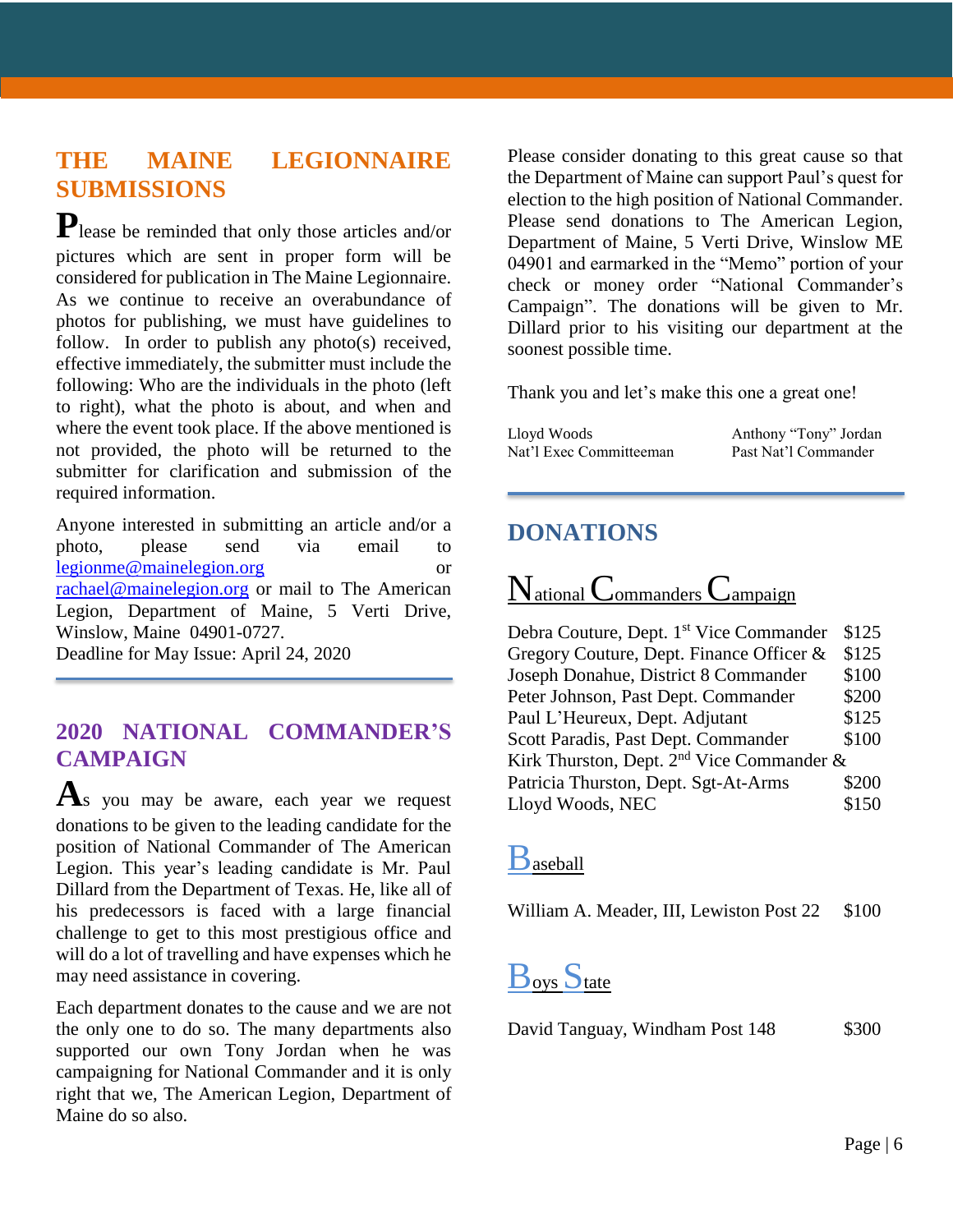## **\$5 TRANSFER & RENEWAL INCENTIVE**

This is a reminder about the \$5 incentive for transferring 2019 DMS members and renewing them at a local post for the 2020 membership year. To qualify, the payment has to be made to renew after the transfer into the local post. This incentive will be paid to the department instead of the post. This incentive ends on June 1, 2020. Thank you and good luck. Still Serving America!

> *Matthew E. Herndon Deputy Director, Internal Affairs & Membership Phone: 317-630-1406 Fax: 317-630-1413*

#### **THANK YOU LETTERS ARE CRITICAL**

**A**ll Posts accepting donations on behalf of The American Legion, Dirigo Boys State are responsible for sending a thank you letter or note to businesses or individuals who donated. Donors who receive prompt, heartfelt thank you letters are far more likely to continue to give in support of The American Legion programs. Attached is a sample letter.

#### **JUNIOR SHOOTING SPORTS AFFILIATION**

**P**lease discontinue any use of the Junior Shooting Sports Affiliation form with the return address of the National Headquarters. This form was in previous years used for the National Tournament and the 2019–2020 season was the last time that it was accepted for registration for the National Tournament.

Affiliation for the National Tournament will be a yearly requirement and starting with the 2020–2021 National Tournament the only affiliation form that will be accepted will be the form that will be downloaded as part of the registration process.

However, understand that department were using the affiliation form for their use as well. There is now an Affiliation Form at the following link that you and your department can use. Section at the bottom is fillable so that you can put a return address in. It also has the capability for e-signatures if you wish to want that capability.

[https://www.legion.org/documents/legion/pdf/Junior\\_Sh](https://www.legion.org/documents/legion/pdf/Junior_Shooting_Sports_Affiliate_Form.pdf) [ooting\\_Sports\\_Affiliate\\_Form.pdf](https://www.legion.org/documents/legion/pdf/Junior_Shooting_Sports_Affiliate_Form.pdf)

> *Respectfully submitted Bill Megnin Youth Program Manager Oratorical and Junior Shooting Sports The American Legion National Headquarters 700 North Pennsylvania Street Indianapolis, IN 46204 [wmegnin@legion.org](mailto:wmegnin@legion.org)*



### **NO TOUCHY**

**N**o, I'm not referring to priceless paintings thousands of years old displayed in museums, the electric fence with its warning signs, or the tall holiday displays at department stores. I am talking about what you are not supposed to do with The American Legion emblem when you are using it in a design.

No "touchy" is National Judge Advocate Kevin Bartlett's catch phrase when he gave a presentation to the 2019 National American Legion College class last November on the use of the emblem and the trademark name, The American Legion. What does it